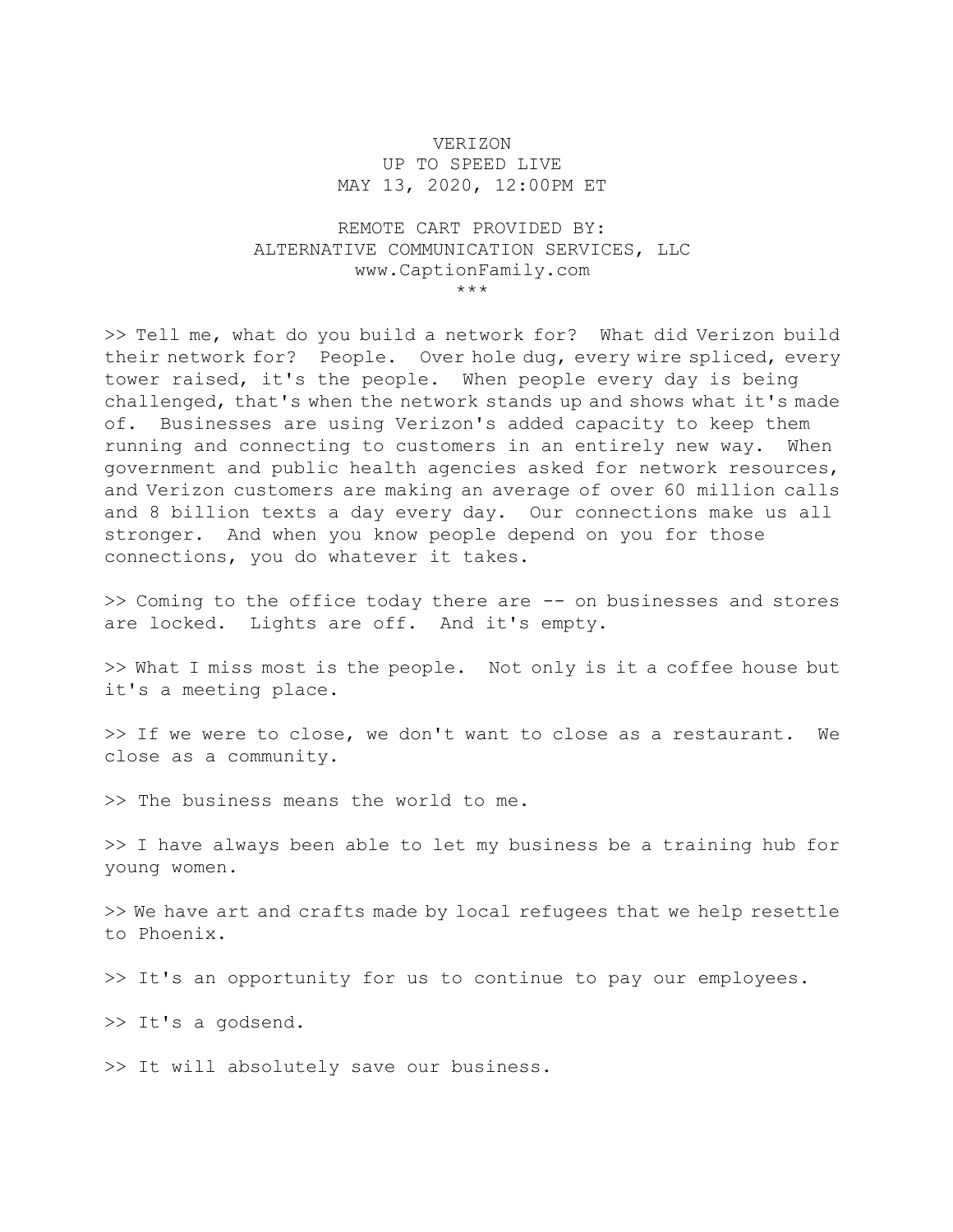>> And I'm so grateful to pay it forward.

>> We miss you all. And look forward to seeing you soon.

>> What does it mean to be America's most reliable network? Right now it means helping those who serve to stay connected with their families. They are on the front lines every day giving the most they can. The Verizon wants to give them something back. Introducing our best pricing ever. \$30 per line for all nurses, teachers, first responders, military and their families. Not for a few months but for as long as they need because the people we rely on deserve a network they can rely on.

>> I joined Verizon in January of 2014. I worked in sourcing legal where I am primarily responsible for the negotiation of HR benefits. The credo at Verizon, it really sets the foundation of how you are as an employee, but also that spills over into how you are as a person outside of Verizon. We have embodied that here at home. This really is the time where we realize that just because we are just children we can still make a huge difference in our community and any little effort goes such a long way.

>> We work with them to start a branch in New Jersey.

>> And we are really happy and appreciative of all of the nurses and the -- those that are sacrificing their lives.

>> We want to say thank you.

>> Our main goal is to get meals to a lot of different places. We want to give back to everybody who is actually working during this time.

>> This fundraiser was a triple win because we were able to get support from our friends and family all over North America. And then we were able to give back to local businesses that really need the business during this time because obviously due to social distancing they are not getting their normal customers. Then we are able to use those meals to help front line responders.

>> It made us feel really good to get all of the pictures and messages back from the nurses and then enjoying the meals and how grateful they were.

>> We couldn't stop saying thank you. We are here for you. If we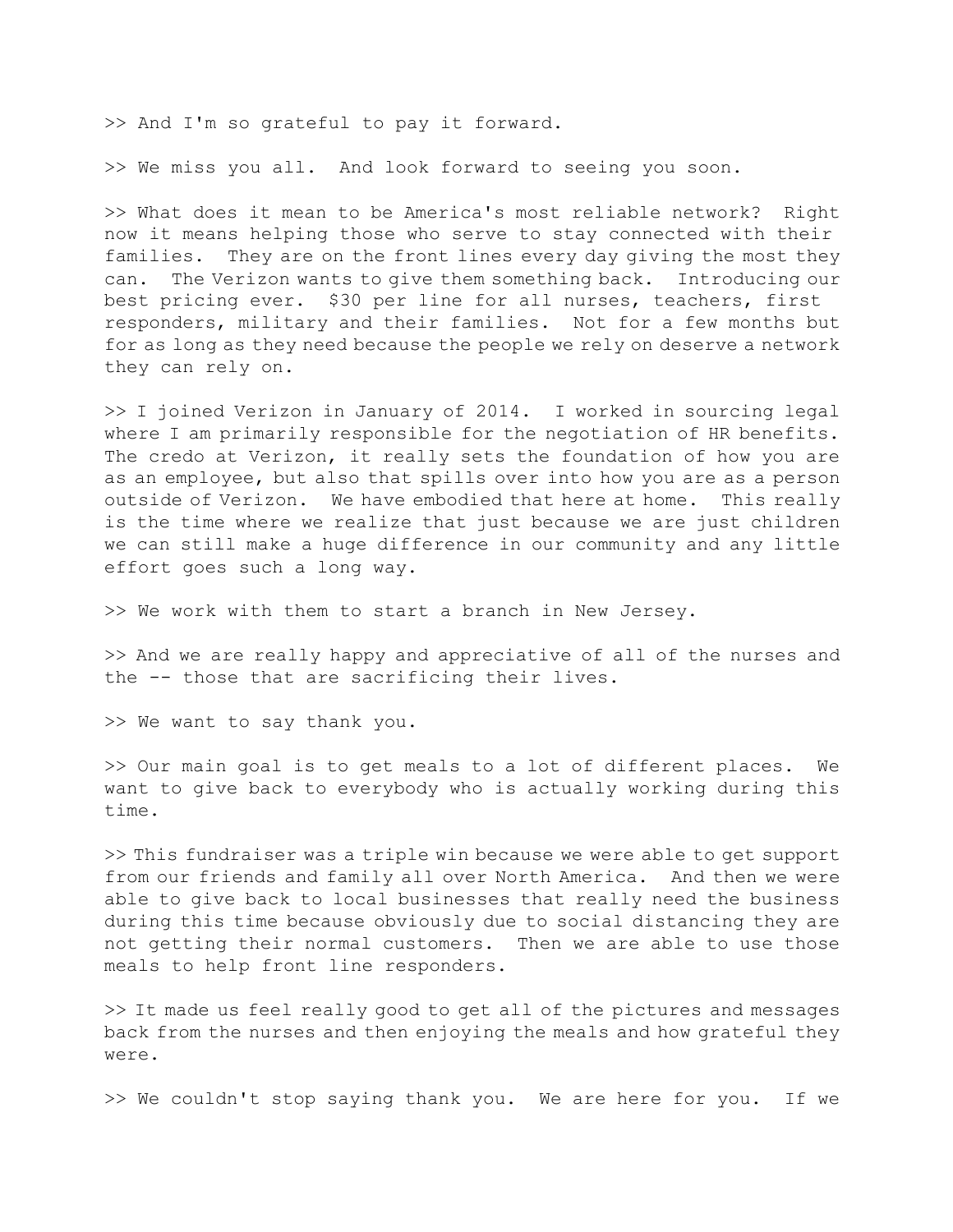can provide one meal that alleviates the anxiety or the concern about how am I going to make a lunch, even the five minute meal, I feel that is success.

>> I would like to express my personal thanks to you, team and the Verizon.

>> The amazing work you have delivered in the last couple of weeks ins what you have done for first responders and small business.

>> I think you guys get all my credit. And I love -- credit and I love you.

>> I am a mother of two and have my elderly father who lives with me in my home. I just wanted to say thank you.

>> I just wanted to take a moment to give accolades to Christina for her professionalism, patience and uplifting attitude.

>> I want to say thank you to our partners to the most vulnerable in our community.

>> I want to report to you the actions of a good Samaritan disguised as a Verizon lineman.

>> It's always a privilege on earth to be with you and your team. You guys are really synchronized in your vision.

>> My thanks to all of the employees and particularly those of you that are really providing all of us in the world kind of access to information. What you are doing is helping not just the United States but the world stay informed.

>> She is upside down.

>> What did you do today grandma.

>> Working on the computer and watching TV.

>> Just getting ready to bed and wanted to give you guys a call.

>> How are my babies?

>> She is wiping your faces with a towel now.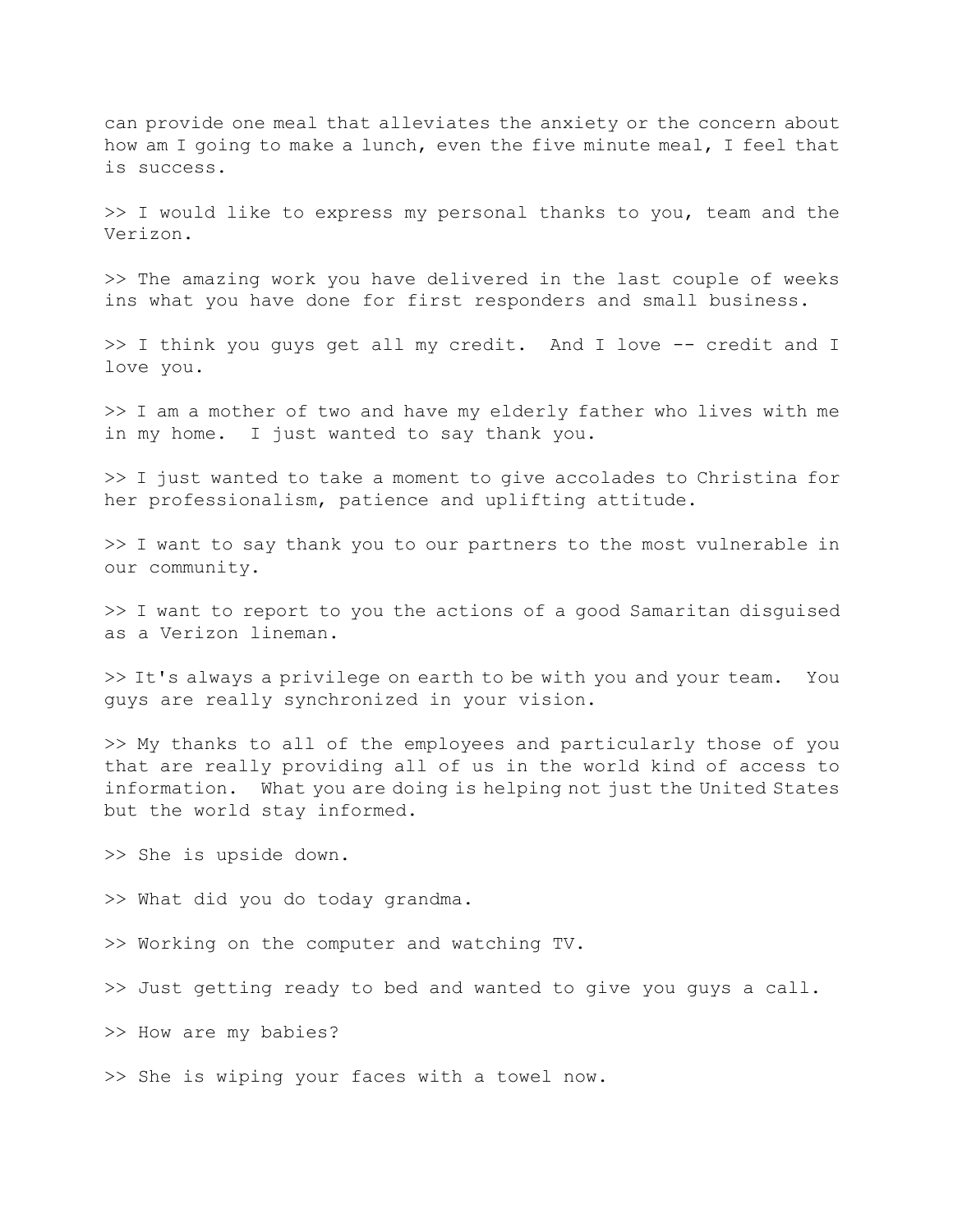>> Nice, nice. Nice job.

>> Love you to the moon and back.

>> To the moon and back.

>> Love you.

>> Do you miss me, too?

>> I love you all very much.

>> Virtual hug.

>> Big hugs in a couple of months.

>> I can't because I will cry.

>> I'm a network technician of 21 years. Volunteering has been a big part of me. And I said won't it be better joining a first aid squad if I could do it once I joined my goal is to become an EMT which I achieved last year.

>> As part of our response to the COVID-19 pandemic, we are offering our medically trained and certified employees a fully paid leave of absence to go out on the front lines and assist in the communities that are hardest hit by the pandemic. We really wanted to show the community that we were there for them and that we believed in what they were doing.

>> As soon as I saw the opportunity for the leave, I was on it. I knew my squad was hurting. We are short handed. Especially right now. I couldn't get the application in fast enough.

>> The next eight weeks I will be an EMT. Little nervous. On the forefront of the virus. But I'm excited. I'm enthused. And I look forward to being able to serve my community and be there for them.

>> A year ago my first shift as a full time EMT.

>> Don't come very often so when you find someone like him you are grateful to have him. He will be -- on day time coverage and weekend coverage, he said if they allow me to do this, he said I'm going to be right on the front line for everybody.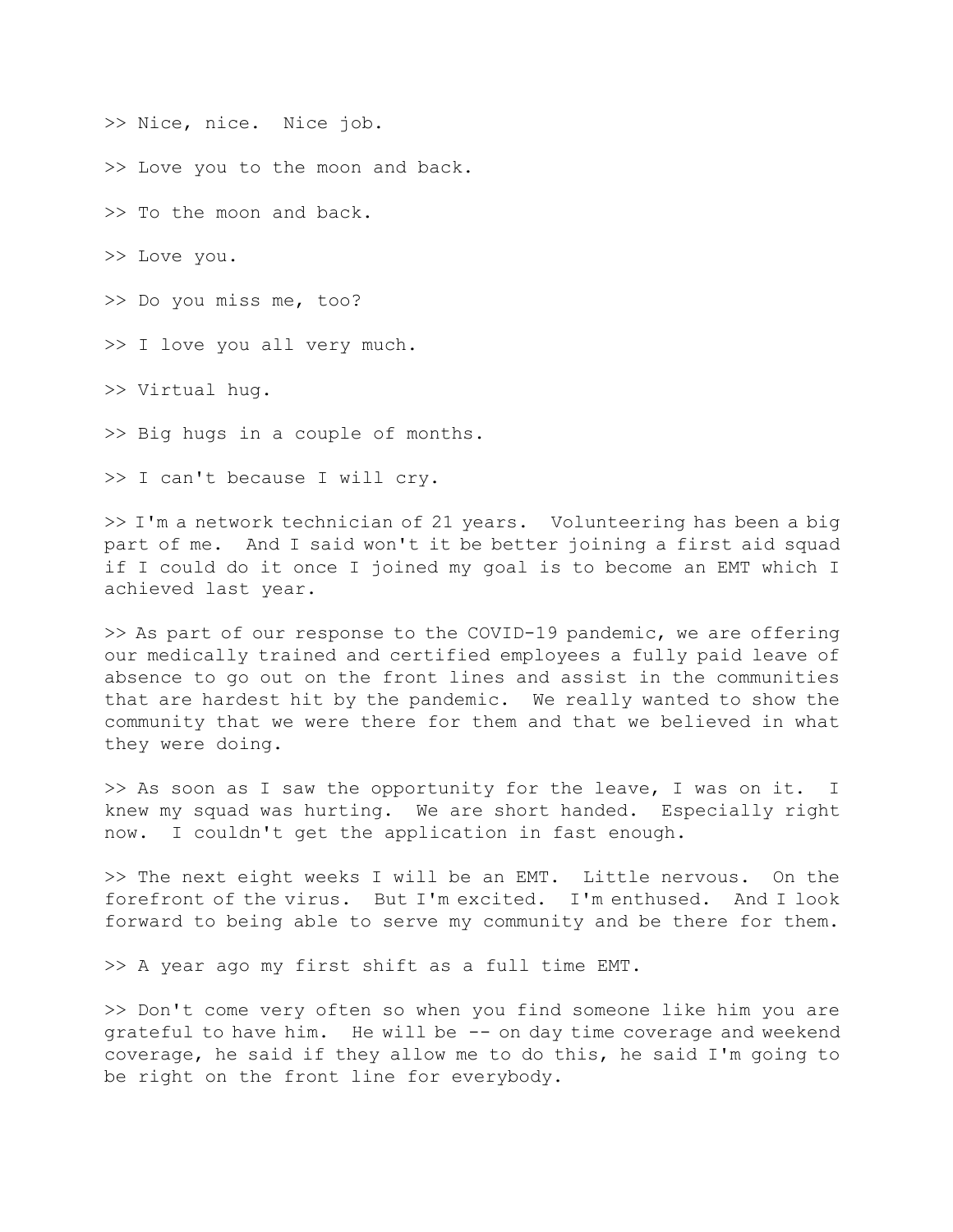>> As EMT, our response is for direct patient care. The great thing about this leave program is it's less stress because there are folks on two jobs and now I only have to focus on one.

>> The first shift. It wasn't too bad. And I'm tired. I'm going home to get some rest.

>> This opportunity has me speechless. So many people get laid off and so many people are going on unemployment. My company is paying me to be full-time EMT for my volunteer organization. Words can't describe that. It's overwhelming.

>> Good so see you guys.

>> Good morning.

>> You have to unmute the button.

>> Excellent. The process that we have.

>> Sorry, I will just grab a file.

>> Thank you for working with me.

>> We are behind you.

>> Okay, okay. All right.

>> Looks like everyone is happy.

>> What our next session is going to be?

>> Is that awesome. Thank you for reminding us about that.

>> Good morning.

>> How are you guys doing?

>> Let's focus on the positive and see you tomorrow. Same time same place.

>> We could never do what they do. But what we can do is be a partner that never quits. Verizon is the most reliable network in America built for intraoperability and puts first responders first giving their calls priority 24/7. We do what we do best and they can, too.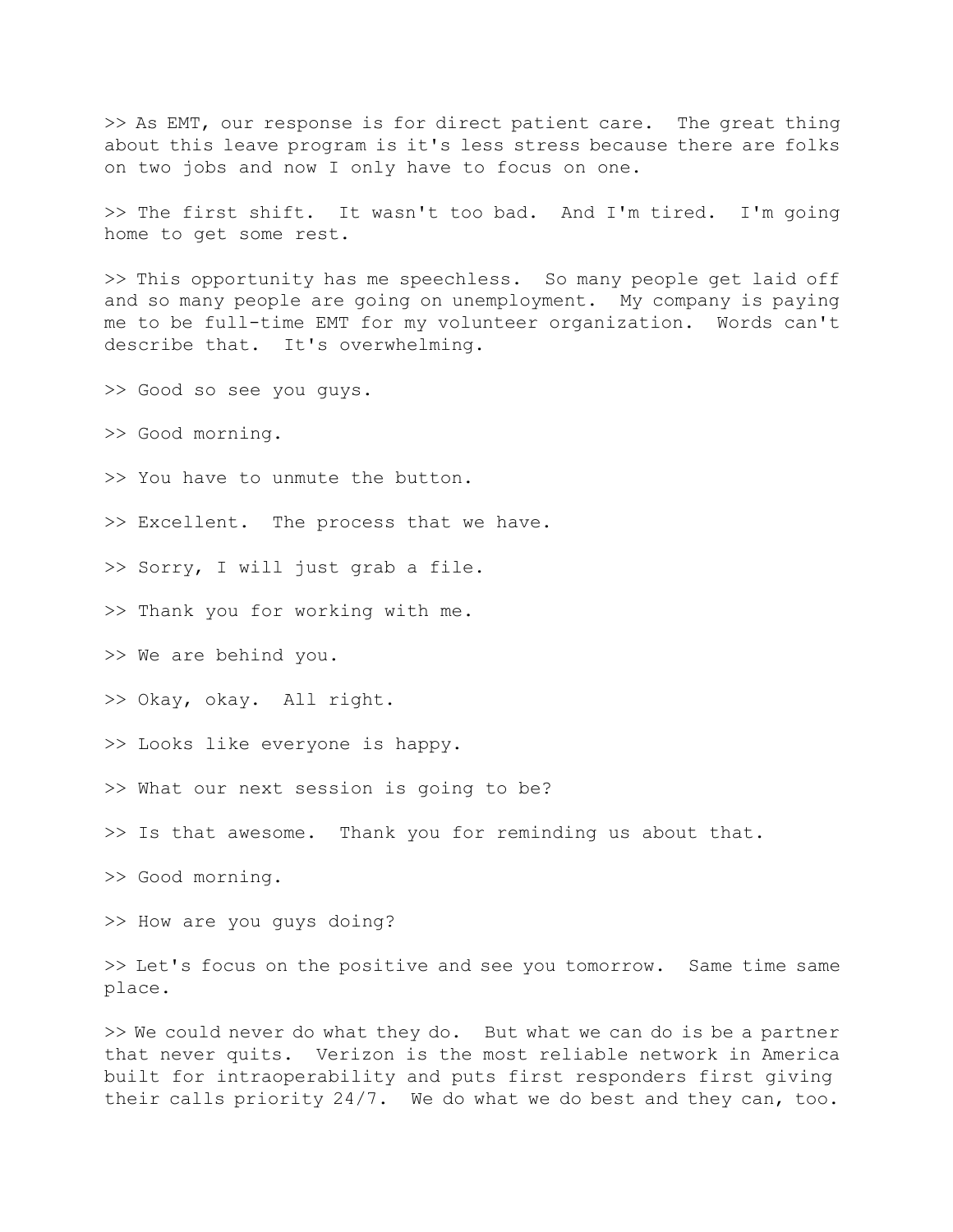>> To all of our Verizon employees we have never been so proud of our technicians, engineers, store employees and customer service reps who are doing critical work all over the country at a time when the country is forced to be a part, you are helping us come together. Our customers are making an average of 800 million calls and 8 billion texts per day and you kept our network reliable through it all. Thank you. Because of you, we are here and we stand ready.

>> Hello, good afternoon and morning and good night. I've got noon on the East Coast and it's Wednesday May 13. For folks keeping track. It's Wednesday in the middle of this week. I've got a fun show lined up for you today with some of my friends from the network organization. We've got Adam Koeppe who will talk about how we are planning and building out things with the network especially 5G. Genia Wilbourn who has the responsibility of keeping our networks around the world going and Ken Jack who keeps the vehicles on the road and making sure that our folks can get here, there, and everywhere when they need to serve our customers. Great reminder coming into today's up to speed as the network and how it does keep people going and why it's so important to do that. I want to give you updates from the team before Q&A. So we will go first with Adam. How is your team doing?

>> Thanks, Jeremy. It's a thrill to be on this production. You and the team deserve credit to keep us informed every day. Thank you all.

 Just how the network teams are structured. Our planners take a look at our technology road maps and standards and future development and then coordinate the implementation and build the technology with the engineering teams. Then once live our operations teams keep it running for our customers. Later you will hear from Genia Wilbourn and Ken Jack. Their teams play a vital role in keeping our networks up and running around the globe. We will hear from them in a few.

 It's been quite busy this year. Needless to say. Our teams 100% working from home and doing a phenomenal job managing the BAU work with crisis response and personally I couldn't be more proud of the way our team has been cranking through this and collaborating around the globe to get the work done. Just a couple of examples of what we have been up to. We all talk and saw the incredible surge in voice traffic and the work from home and the pandemic started. Our voice planning team sprung into action for the new solutions and increase capacity for collaboration tools. Voice connect with our partners in the industry and anything like public calling lines for local unemployment offices in New York state and California.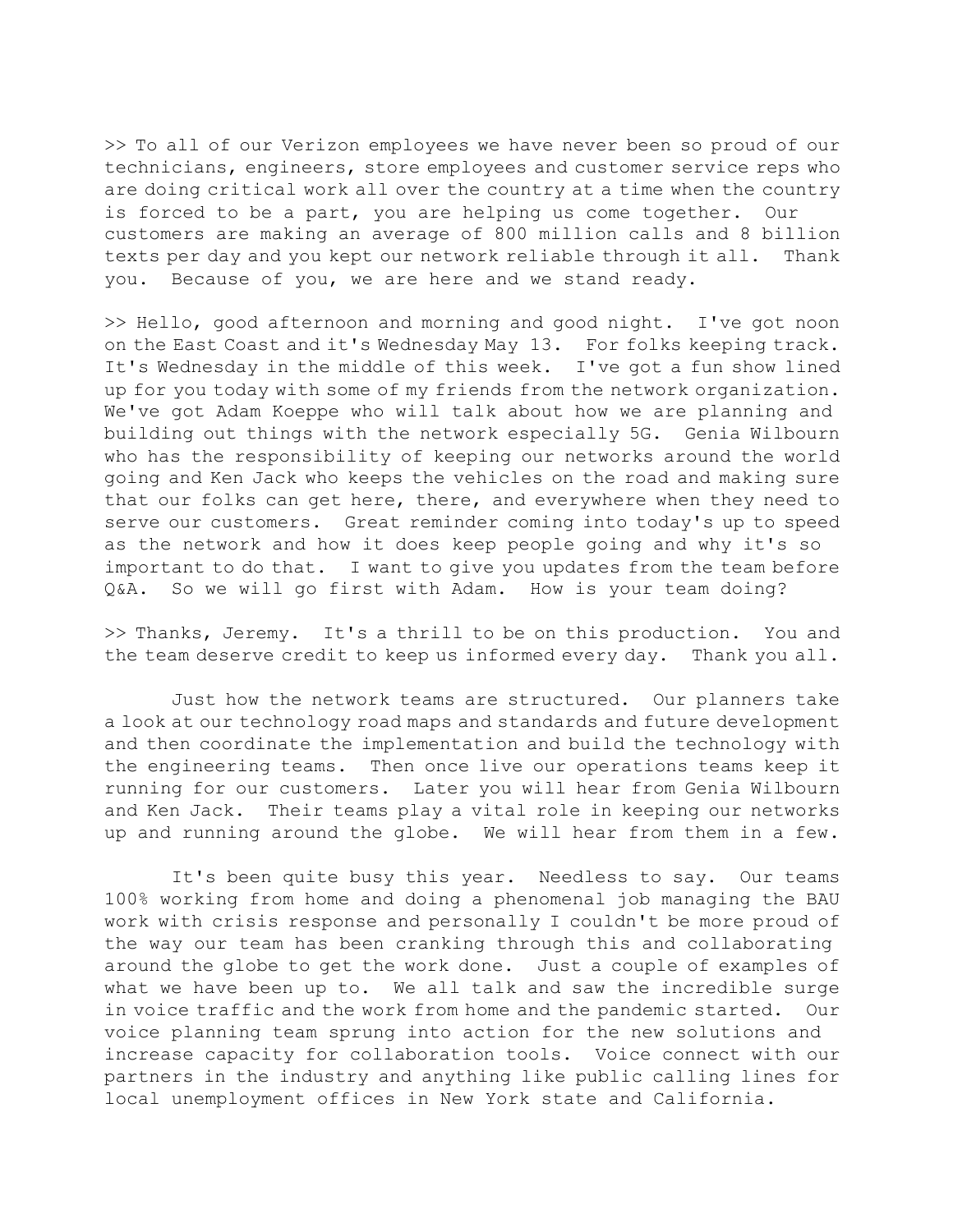Tremendous partnership with engineering, operations, the business unit teams and the customers. This group in particular exemplified running to a crisis so great work there.

 Our capital management and usage analytics team have been working really closely with the business units to asset network traffic shifts. We took Hans and Kyle talk about how network is shifting across the network. The usage is shifting across the network. Changes in handoffs across the network. And even things like price plan adjustments. When we offer additional 15g worth of data for the customers what's the impact? That team has been cranking out the analytics for that and keeping up the normal schedule for capital planning which done end for this year and for next.

 And then shifting over to our cloud niche compute planners. They work closely with our technology partners so all of our suppliers around the globe ensure that major products we have tee'd up this year is on track. We have gone above and beyond for new access rules. So if you think of the work we are doing on our multi-access edge compute, there is a lot of physical work that has to occur in our facilities and this team is able to work with our partners to keep that work on track. Abide by the new access rules and local restrictions for work. And again keep the edge compute program on track for 2020 which is another industry first for our customers.

 And finally our wireless network planners, if you recalls we had some spectrum that was hitting in the industry that we were able to put to use. Mainly as kind of a safety net, if you will, as we were watching the usage pattern shift on the wireless network. They sprung into action there and worked really fast to get that deployed with our engineering and operations teams. And also worked seamlessly with business development to complete one spectrum option already for millimeter wave which wrapped up and preparing for two more in 2020. This mix of business as usual work and crisis response across the team has been absolutely incredible and I want to give them the most sincere thanks possible.

>> Adam, thank you for that update. The team is doing so much and we have questions coming your way in a bit about 5G and the rumor that goes around out there about coronavirus and some about the spectrum. Other folks have questions and you can shoot those to us live at Verizon.com. That's live@verizon.com.

 Next up Genia Wilbourn, she is responsible for keeping networks and her and her team up and running around the world. What's the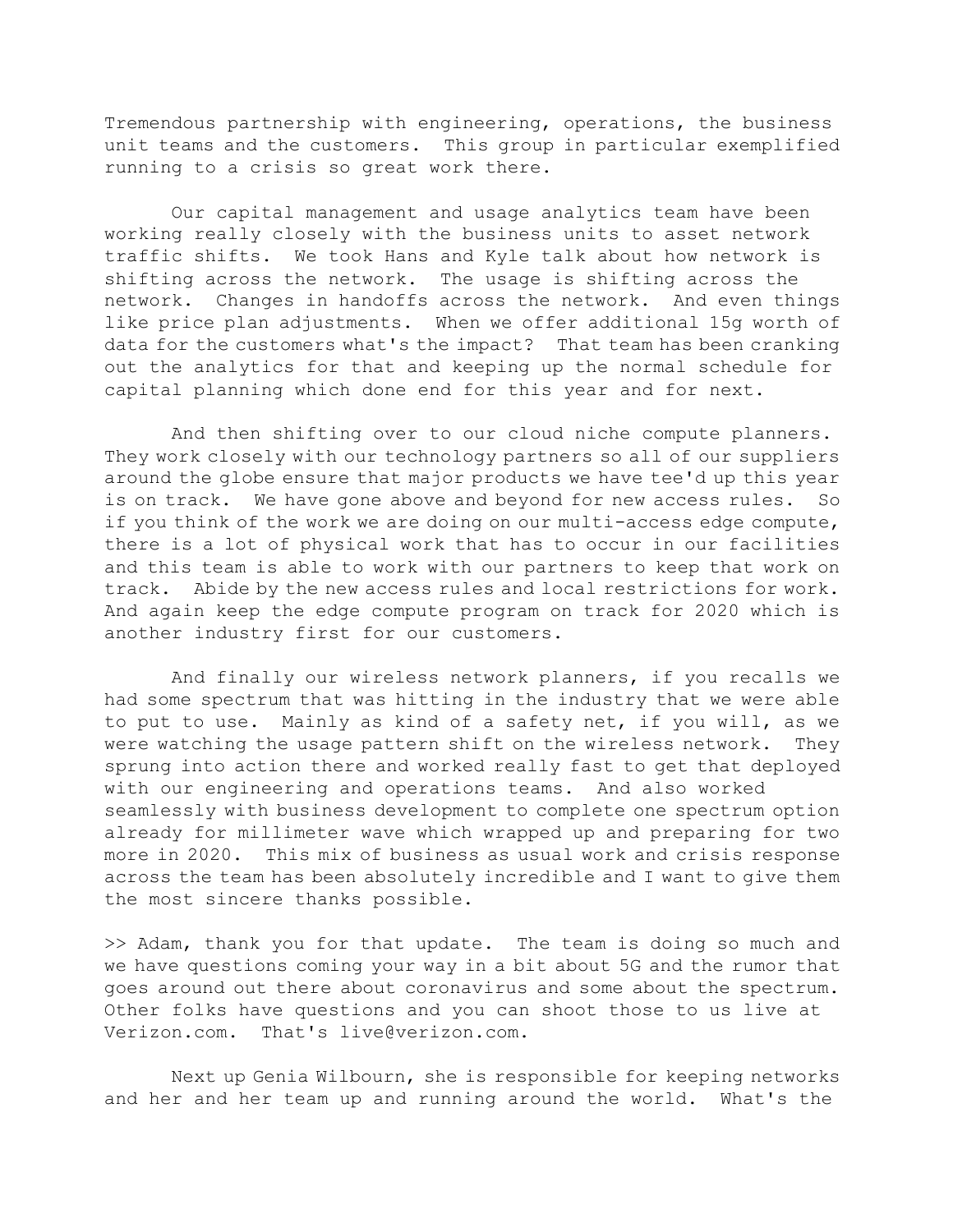latest with your team? How are they doing?

>> Hi, Jeremy. Thank you and I'm glad to be here on up to speed. This has been a journey and I think we are all learning a lot about ourselves. Right before the pandemic, I recently sold my house and I'm in an apartment so I have been in here by myself the entire time and I have learned a lot about little Ms. Genia Wilbourn like I know nothing about doing hair. I can't get my eyebrows together and my nails. I'm having serious issues but I have become quite the cook. I'm eating healthier and exercising. So there is some good that's coming out of this. And I do think that there is something happening at Verizon. I think I'm learning more about my team on a personal level, about my peers on a personal level and I think there is a bond that's forming that's going to be unbreakable and when this is over I think there is going to be greatness that comes from all of this. So what has my team been up to? I have a team, a global team. We are in 2600 cities. We are in 145 countries. We serve consumer and business customers all over the globe. And our job is to build and maintain some multi-purpose network that serve our customers and keep them connected. So our alignment with Tami's team and Ronan's team is so important during this time. One goal, one strategy is so much power in that.

So it's times like this that I think bring our teams together. So when I think about my team, you know, we get all kinds of requests for customers. For example, we got a call from the U.S. Navy. They had a major cable cut and they lost connection to their data center. So our team in one day placed a cable, spliced the table and got that customer up and running. Shout out to our Hawaiian brothers and sisters. Great job.

 We have requests that are coming from this government and from even our sales team where they need us to stand up quarantine sites or coverage for hospitals. Our network insurance team, they are deploying mobile assets or satellite solutions for our customers in a matter of 24 to 48 hours. So to be able to do that and connect our customers so quickly has been just refreshing to watch. Then when I think about our teams, we are 24 by 7. Like Adam said, we are the team that's responsible to bring the network to life. So being able to support customers like FEMA and 911 and DHS and the way that this team has rallied around it has been phenomenal. So when I think about this team, they never took their eye off the customer. We never stopped working. We just had to move a little differently. So it's phenomenal work that we are seeing and I just -- I'm so proud to lead this team through such challenging times. I can't wait to see what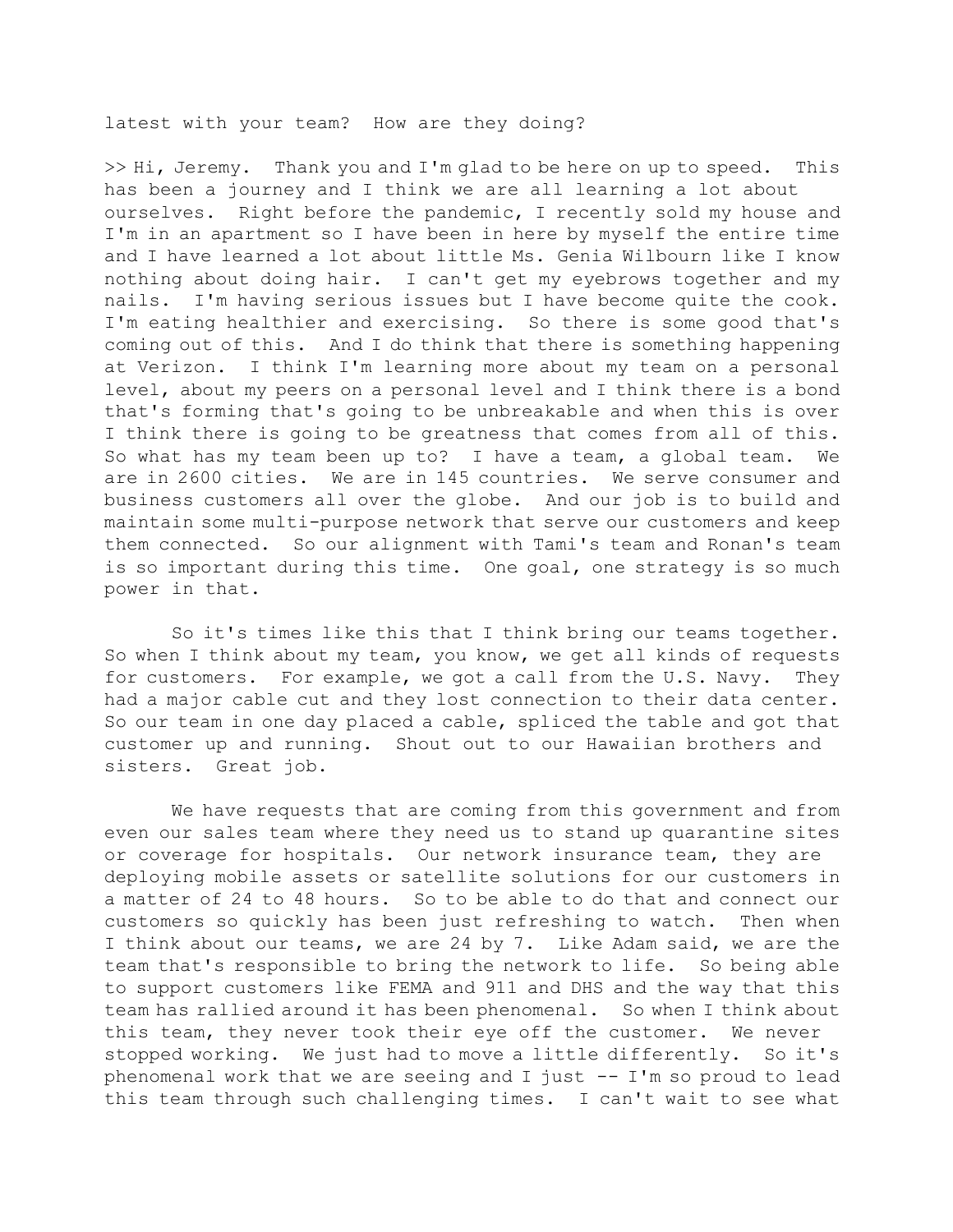they do next. Back at you, Jeremy.

>> Awesome. Thank you for that and a lot of folks recognizing the real world as you called it out there at the beginning so thank you for sharing that with everybody and congratulations, I guess, on figuring those things out. We have some more questions for Genia Wilbourn coming up in a moment.

 Next really I want to shift gears over to Ken Jack who leads our lead operations team there or here for the company. Talk to us about what your team has done to keep our technicians and the folks who need to be on the road servicing our customers and keeping the trucks rolling.

>> Thanks a lot for having me on. I'm excited to be here with my teammates. It has been nothing short of a really interesting time to say the least. As a back drop, we have one of the largest fleets. We are in the top five or top ten largest private fleets in the country and we need that equipment to serve our customers and deliver the best network possible. Besides our retail associates who are doing amazing job under the circumstances for the last couple of months, there are really a number of other teams behind the scenes that make sure that they have everything that they need in order to be able to deliver for our customers and our partners in global real estate team and environment and health and safety and security and logistics and supply chain. All of those folks help make it possible for everybody else to do what they need to do on behalf of our customers. We have 92% of our team that is still in our facilities and we need to keep that as safe as possible while they repair equipment so we can get out there for our customers. They have been true professionals. I can't say enough to thank them for how hard they worked to adjust to this new -- I won't use the word "normal" but adjust to the new circumstance and maintain a high level of professionalism, performance, quality, safety. We have been able to have some folks work remotely and they have been troopers in figuring out how to handle things that would normally be handled face to face. We work with a number of suppliers to get PPE cleaning products. We work with our real estate teams and our other folks to make sure that we are deploying those materials and getting them out to who needs them. We worked with Kevin's teams and Genia Wilbourn teams. We adjusted our own staffing plan to make sure we can perform maintenance that we can have as much space as possible around our teams and we worked to move a lot of work to by appointment or to schedule dropoff sort of settings.

We moved a number of processes online a couple of years ago not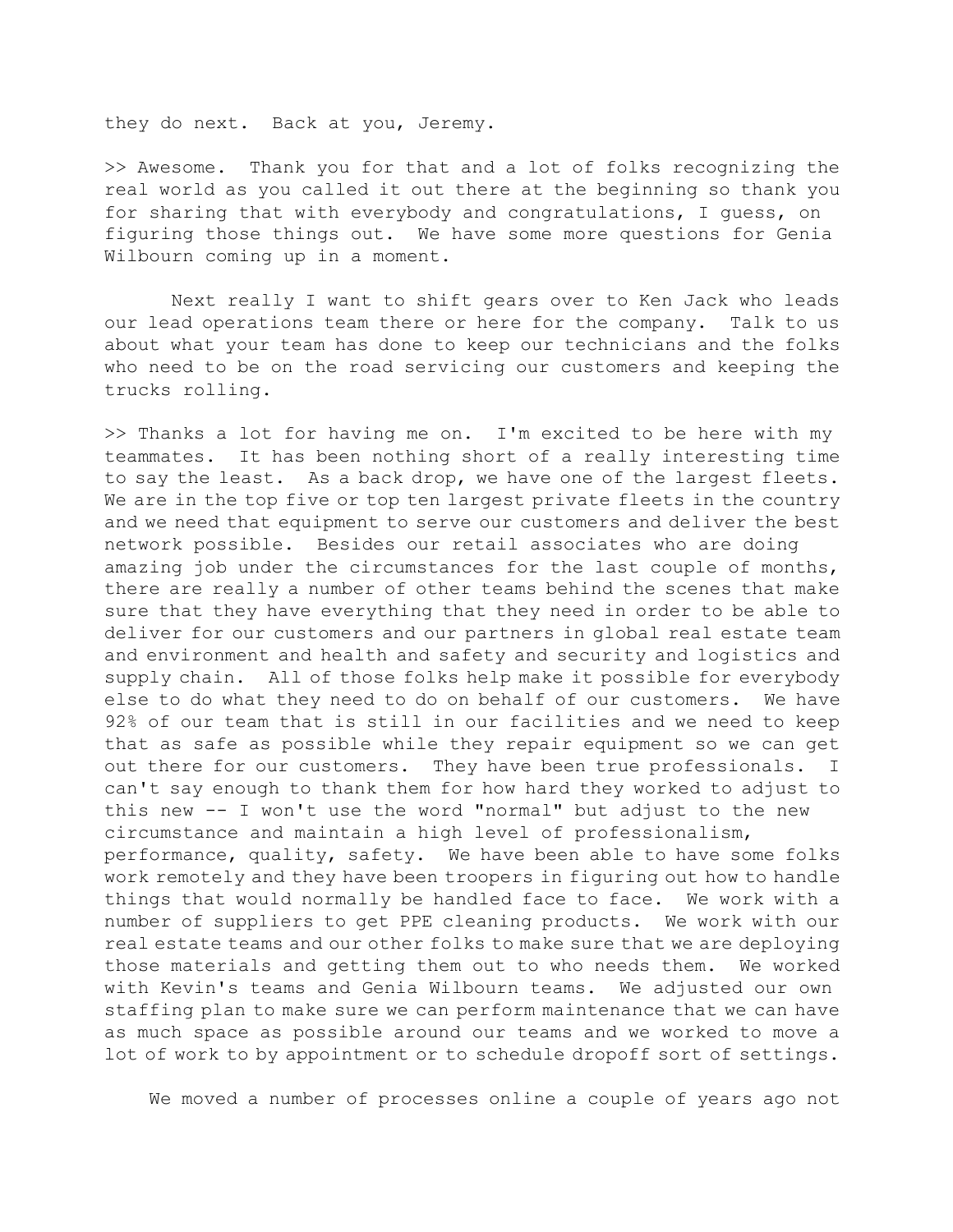knowing that contactless would be the new buzz word in 2020 and we have heard from Ronan and Christie talked about the new norm about resale. And we have been thinking about that in terms of fleet, fleet maintenance and services that go behind the vehicles. Often folks think about the day to day repairs but what we don't always think about are the things that have to happen before a vehicle comes to Verizon and after a vehicle leaves from Verizon. We have engineers and folks that are working right now to figure out how to do virtual pre-delivery inspections with some of our suppliers that have to go throughout the country and keep each other safe.

 There is a number of things we have to do behind the scenes with various state agencies and with suppliers. We are working with a number of industry groups and they have been great partners in terms of sharing information and working with us to help us design new processes that we can continue to give the services to our field teams as well as keep our own team safe. Genia Wilbourn touched on it a little bit. We want to do a better job to communicate with our employees. I'm proud the way the people on my team have stepped up to get the work done safely to look out for each other because it's stressful for everyone. And I'm thankful the way they have stepped up to change the way they do the work.

>> That's great. I appreciate the team out there doing that as well. We saw on the video how they came up with ways to keep the fleet sanitized and operational. Good on that.

 Switch to questions here in a moment. I see some here coming in. Before we do that we were talking about the network today so I wanted to share this story with you of one of our small business customers called the pretty pink rooster based in New Jersey and how they have used our network even though their location has been closed but how they use the power of our networks to still keep connected to their customers and still do business. Have a look.

>> The importance of technology in this new reality for me is it's a non-negotiable. Without that connectivity, my business would not be functioning. I think for everybody it's definitely different. We are taking one day at a time. Transitioning from a brick and mortar store into a full on-line store. That connectivity through social -- is enormous. I'm online every day at 10:30 to do my live videos. On Instagram and Facebook. We do live feeds kind of really throughout the day as well to stories that we utilize our technology to stay connected to my customers.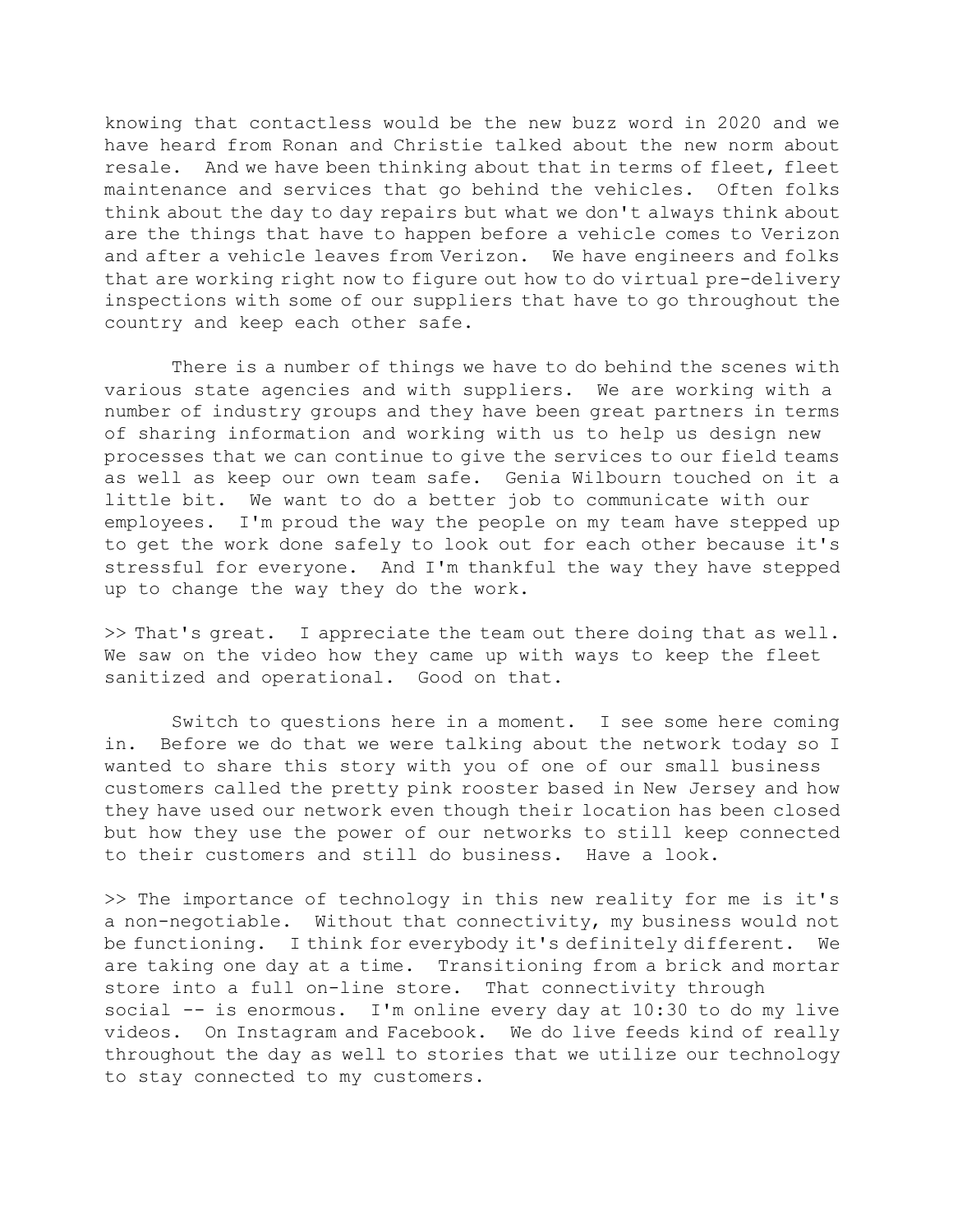They really are engaging. I think a lot more to the live videos and that social interaction. And what we are offering free shipping. We are doing free delivery. We are still connecting with the personal Facetime shopping that we have been doing the past two years and we are just trying to be there for our customers in anyway that we can. Having my social media and my internet I would not be where I'm at right now. I'm extremely grateful for that.

 The advice to small businesses is we have to be consistent. Do what you have been doing in the past and if we need to change something, you know, we have to be just fluid at this moment. We have to know that some things may not work and we may have to change it up to reroute and redirect.

>> Those are words we are living by and good to see that business is still going there for our friends at pretty pink rooster.

 I wanted to jump into questions now. Adam, starting with you and what's top of mind and what we have seen from a lot of employees, these rumors around 5G and spreading coronavirus or radio frequencies in general. What's the truth behind all of that?

>> That's a great one to start with, Jeremy. The summary of that is that it's complete and utter rubbish. The theory that's cascaded through the industry globally is that 5G is a technology has some bearing on COVID-19 as a pandemic. And that couldn't be more false. In fact, the medical community and the technical community around the globe has basically described that as outrageous and absolutely utterly rubbish. There is absolutely no truth to that. Unfortunately it's something we are having to deal with in various places around the globe as an industry. And if you are confronted by that in anyway, shape or form, reach out to your leaders here in Verizon so we can get you any support you need there. Absolutely positively false and there is no correlation between the two whatsoever.

>> Adam, thank you for that. I want to go to Genia Wilbourn for this next question. Keeping the networks up around the world. How do you continue to do that work to keep networks going and then how are you working with local exchange carriers that may not have the same sense of urgency that we do to get all of this done?

>> You know, when you think about operations, Jeremy, I mean, we are very accustomed to working crisis situations, but it has been nothing like this pandemic. And it was very sobering for all of us. So we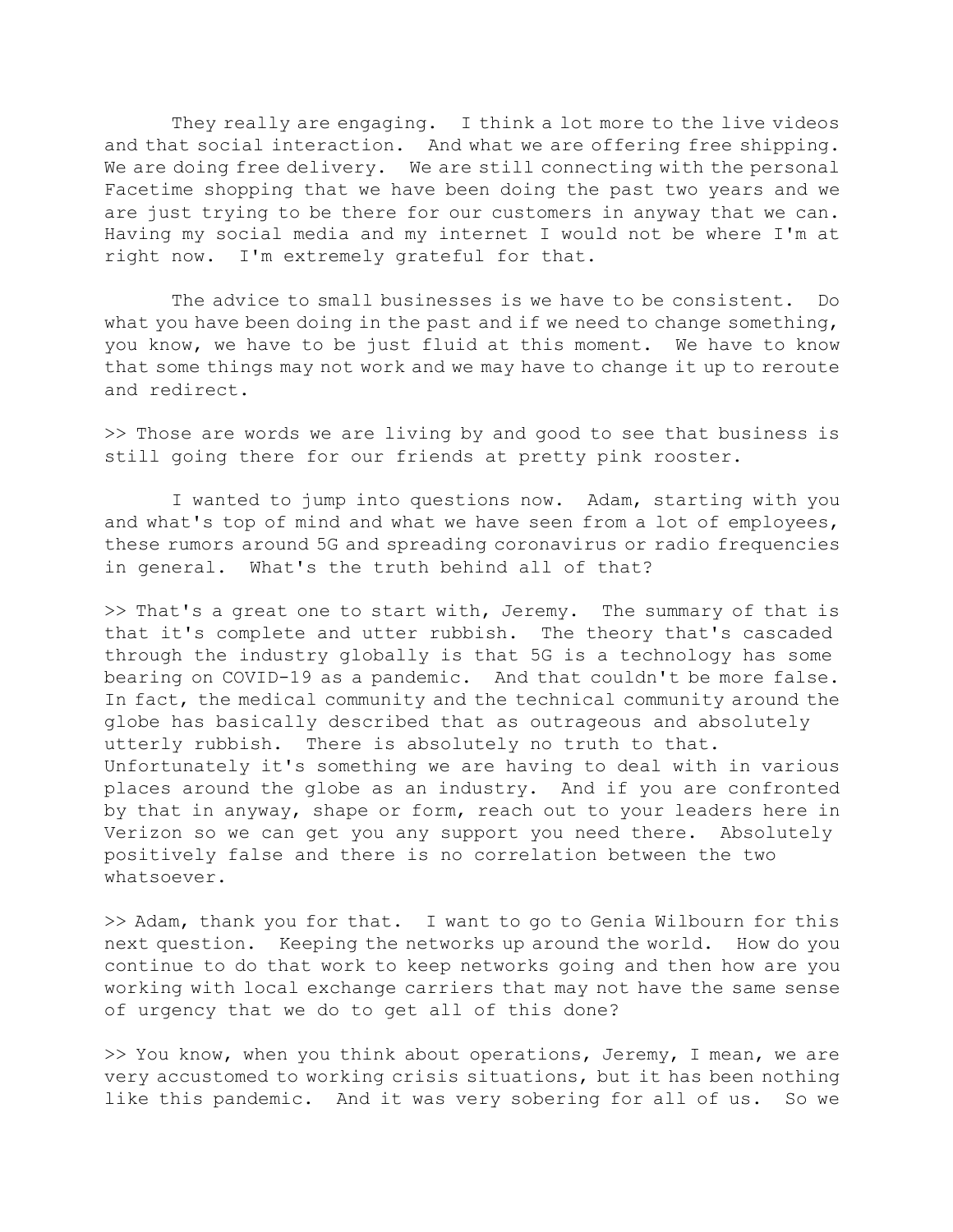knew very quickly that the role we were going to play was critical and we had to move quickly. The common thread first was how do we keep our employees safe and how do we keep our customers connected? We have to change the way we operate and there are a lot of great ideas coming out around that. And I will give you one example. Just recently, normally what I would do pre-pandemic and do visits. I would go to my team and do a site visit and the team would showcase what's happening in their geography. I was planning to go to the Kentucky derby. For obvious reasons it was canceled. The engineers figured out how to bring the Kentucky derby to me. He used his goggles and was in the stadium practicing social distancing and no one was there and I was able to look around and see the whole stadium and so I was so pumped and excited and I got my Kentucky derby hat and we had a good time. But the reason why I share that story is that our team, this team is in doing great things, new way of working and a new way of doing business and I can't wait to see what is coming next for some of the grassroots ideas that are coming from our employees. It's in front of us and I think there is so much more work that we are going to be doing here and it's exciting.

>> Right now we are in the middle of our build the future challenge. Day seven and nine days to go. I want to remind folks that to get your business related ideas in so we can see what we can do for the future to keep the business going. Such a good reminder of that.

 I want to go to this next one for you. And all of the bad that's happening in the world that we hear about all of the time. We hear and see some good -- take this slide for us here. We shared this a few weeks ago, or weeks ago -- I can't remember how many of one of our biggest fans out of Newton, Mass. Wrote a nice letter. There from the operations team. Ken, tell me what we did for this big fan of Verizon.

>> It's been challenging, Jeremy. Under the conditions. Think about all of the positive things that we want to do in society and we have always been big around encouraging folks. And my engineer noticed one of the letters that really -- we are on a conference call joking about it and said wouldn't it be great if we could get him his own little Verizon truck and we were able to talk to one of our suppliers and we had something custom made for him. He has the only one of its kind miniature Verizon truck and it looks like he enjoys it -- it looks like he enjoys it. We have a fleet engineer in the making.

>> That's great we are making these things happen for folks and looks pretty happy there with the truck. Good to see that. You and the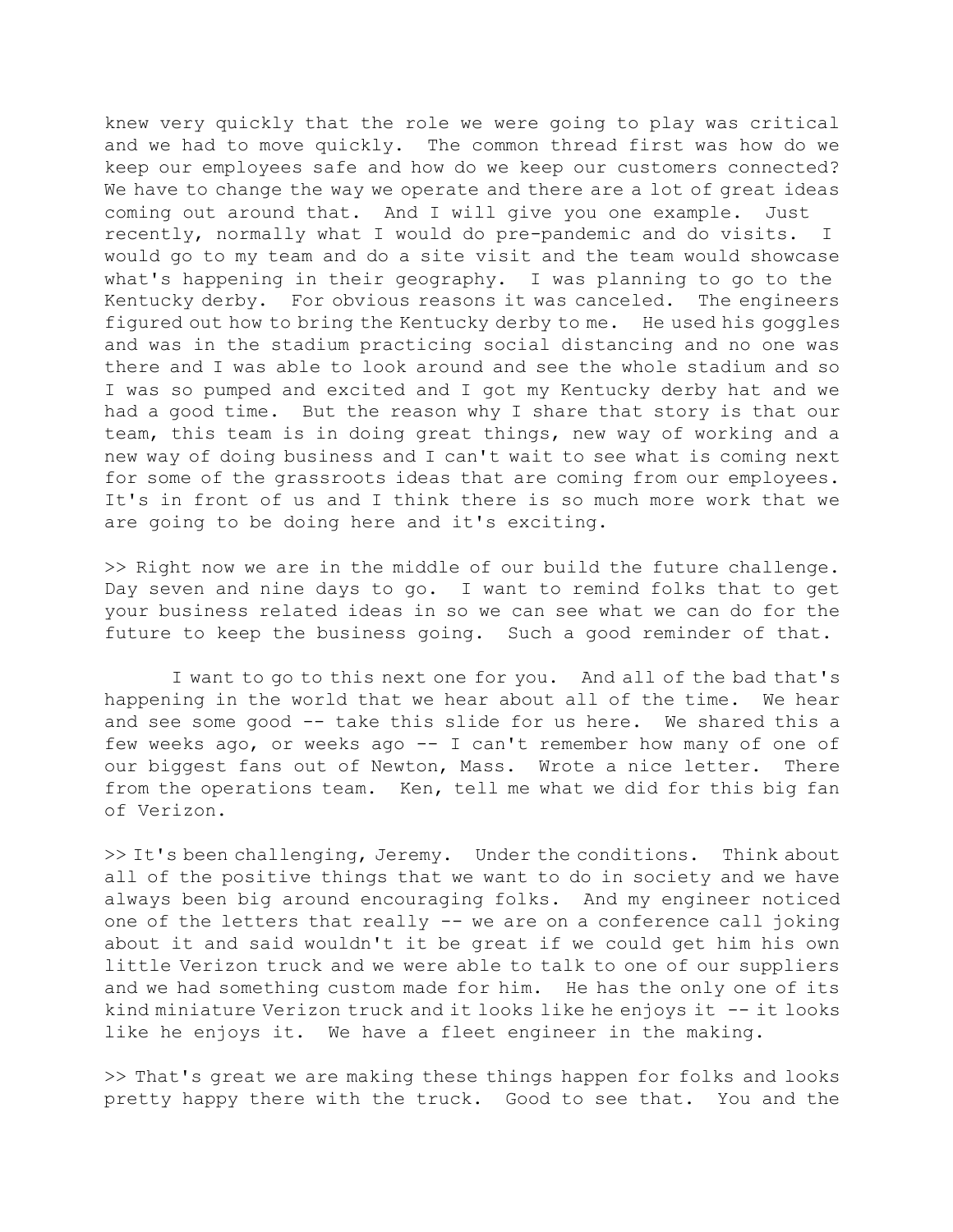team were able to do that.

 Ken, how has this been for the team? What's been most challenging for them?

>> Thanks, Jeremy. I think the obvious answer is the physical distancing affects the way we work within our business between business units and how the rest of the company and how we live our personal lives. A bit more complicated answer is the most challenging thing is there is one challenging thing is that everything is happening at the same time. The whole distance thing affects people and we are anxious about our health, safety and families and everybody around us. It affects not only the day to day task that we kind of see all the time. We know we have to maintain vehicles and we know that requires interaction. But what it really makes challenging is all of those things that go on behind the scenes. We require equipment and sell old equipment. All of those things are complicated. All of our dealings with various agencies are complicated by the fact that we can't get together and do things face to face. We have things that we want to drive forward for the organization in terms of making things better, tools, training systems, replacing equipment. All of those things start to compete for attention with all of the other distractions around us. Moving those things forward has been a challenge. People have stepped up. I think like Genia Wilbourn said, people are excited to find new ways to work. Folks are sending in suggestions for different schools and how we can collaborate better. I'm positively upbeat about those things.

>> Thank you for that and everything. You and the team are doing. Adam, I want to go to this one for you. Some of the talk is about spectrum. What do we need about an upcoming spectrum option and what we should do as employees?

>> So probably the most important thing is to remember that there is really only a couple handfuls of people that are involved in our strategy for the company. And this is an unprecedented year with the FCC and their auction schedule. We completed auction for millimeter wave. And we are in the middle of what's called a quiet period or an anti-collusion period for the second auction for 2020 which is for CVRS priority access licenses. And then there is a third auction targeted toward the end of the year for C band spectrum. So the most important thing there for our employees -- we are not able to discuss our spectrum strategy at all publicly or privately during these periods. So it's really important that if you find yourself in a conversation related to our spectrum strategy, for whatever reason,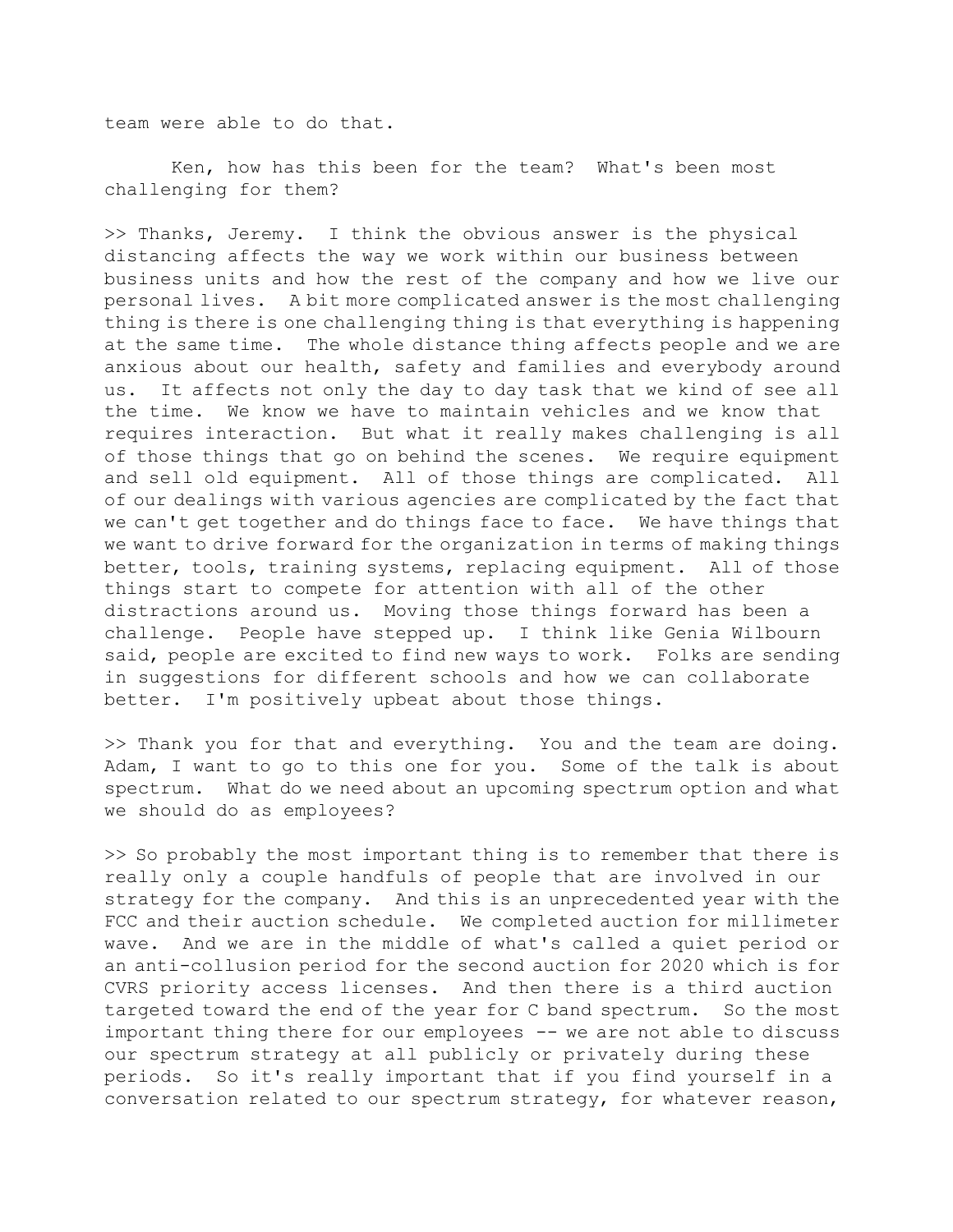you reach out to your manager for help because they are not conversations any of our employees should be engaged in right now. And any questions at all from our employees on that, just track me down and I will be happy to help.

>> Thank you for that one. I want to make sure that we leave the talking to the folks who need to do the talking on that one. Good advice. Genia Wilbourn, I want to wrap with you on this one. What impressed you most about the team that you work with. Holistically or down to the individual level?

>> I think when you think about a team of nearly 5,000 and how quickly we moved from being -- to work from home or garage from home, we did it in days. So it shocked me of how agile we really are. So here is the kicker, Jeremy. In the middle of all of that, there were earthquakes. There were tornadoes. We still kept our network running. We kept our communities connected. We built -- we are still building the 5G network. In the middle of this pandemic, we are running to the crisis but we are still maintaining and the legacy work that we have to do. So my opinion is our front line leaders, our front line employees, they are leading us through this crisis and because of that, I salute them. Back to you, Jeremy.

>> Thank you for that. And Adam, thank you for joining. Ken thank you for joining and can't let this moment go by and not wish Genia Wilbourn a happy birthday or happy birthdays that they are celebrating this week. We will leave it at that and hope they have good ones. I want to end on this today with a piece of thanks and a little -- a glimmer of hope and everything that's going on. Chris, if you want to take that slide.

 One of our fleets out there, this was in Rockland county, New York. Some of our engineers caught this rainbow and we are right in the middle of it and that's a good representation for where we are as a society right now. So thanks to the folks who are sending that in.

 Tonight, we had Andreas and Mike on this and on national law enforcement officers memorial fund candlelight vigil tonight. You can join us virtually to respect and remember the fallen officers at 8:00 p.m. build series.com or right through VZ up to speed on Twitter. Then looking ahead tomorrow night, a lot of people like tuning in for this chance the rapper is joining us for pay it forward live. That will be a fun show you can watch on all of the various places. I want to thank the team for joining me again and giving us the great updates